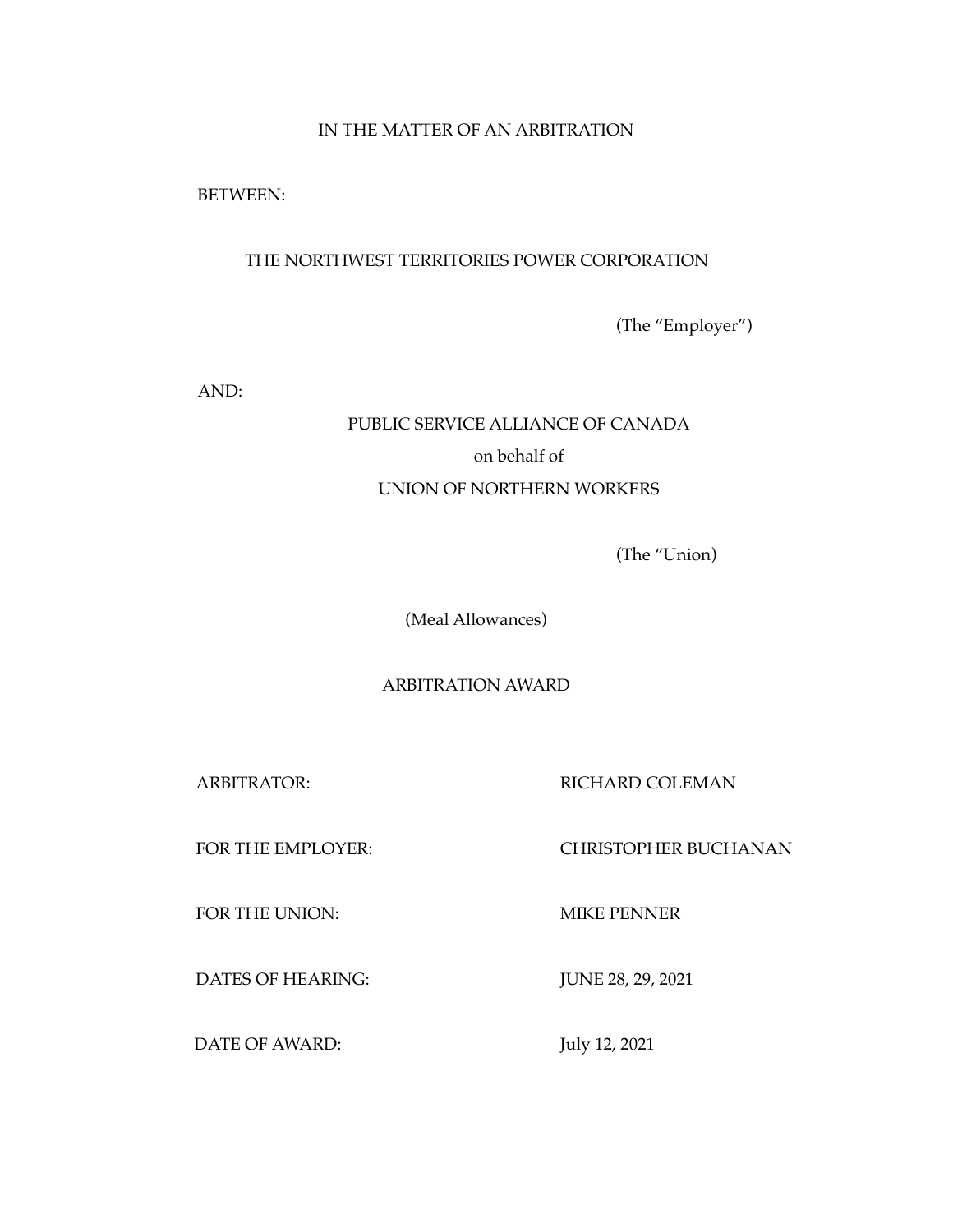This award decides a grievance filed by the Union on behalf of "all affected employees", with respect to meal allowances for employees on travel status and working overtime. The collective agreement provides for a meal allowance for employees on "Duty Travel" status, and for employees who work a certain number of overtime hours connected to their regular shift. For the first, the employee must be on Duty Travel status, which means away from their normal work area. For the latter, it is one meal allowance after three hours of overtime, and additional meals after additional four hour increments. The Employer maintains that it is obligated to pay the travel status meal allowance or the overtime meal allowance(s), but not both. The grievance disagrees, asserting that meal allowances provided for employees on travel status are different in purpose and other respects, from overtime meal allowances, and that an employee on travel status who also finds themselves working overtime of the requisite duration, is entitled to both: the first allowance because of travel status, and the second—and potentially third or more—allowances because of hours worked on overtime.

Entitlement to a meal allowance on travel status is set out in article 24.04:

24.04

If an employee is required to work:

- (a) more than 30 km outside of the boundary of the community where their position is located; or
- (b) outside of the boundary of the community where their position is located for four hours or more; and returns the same day, the employee will be entitled to meal allowances at the Duty Travel rates.

Additional rules listed in a Travel Policy document, incorporated into the collective agreement (Appendix B of the collective agreement), include a requirement that travel must commence more that two hours before the employee's normal work day begins, or end more that two hours after the finish of the employees normal work day.

Entitlement for overtime meal allowances is defined in article 22:13: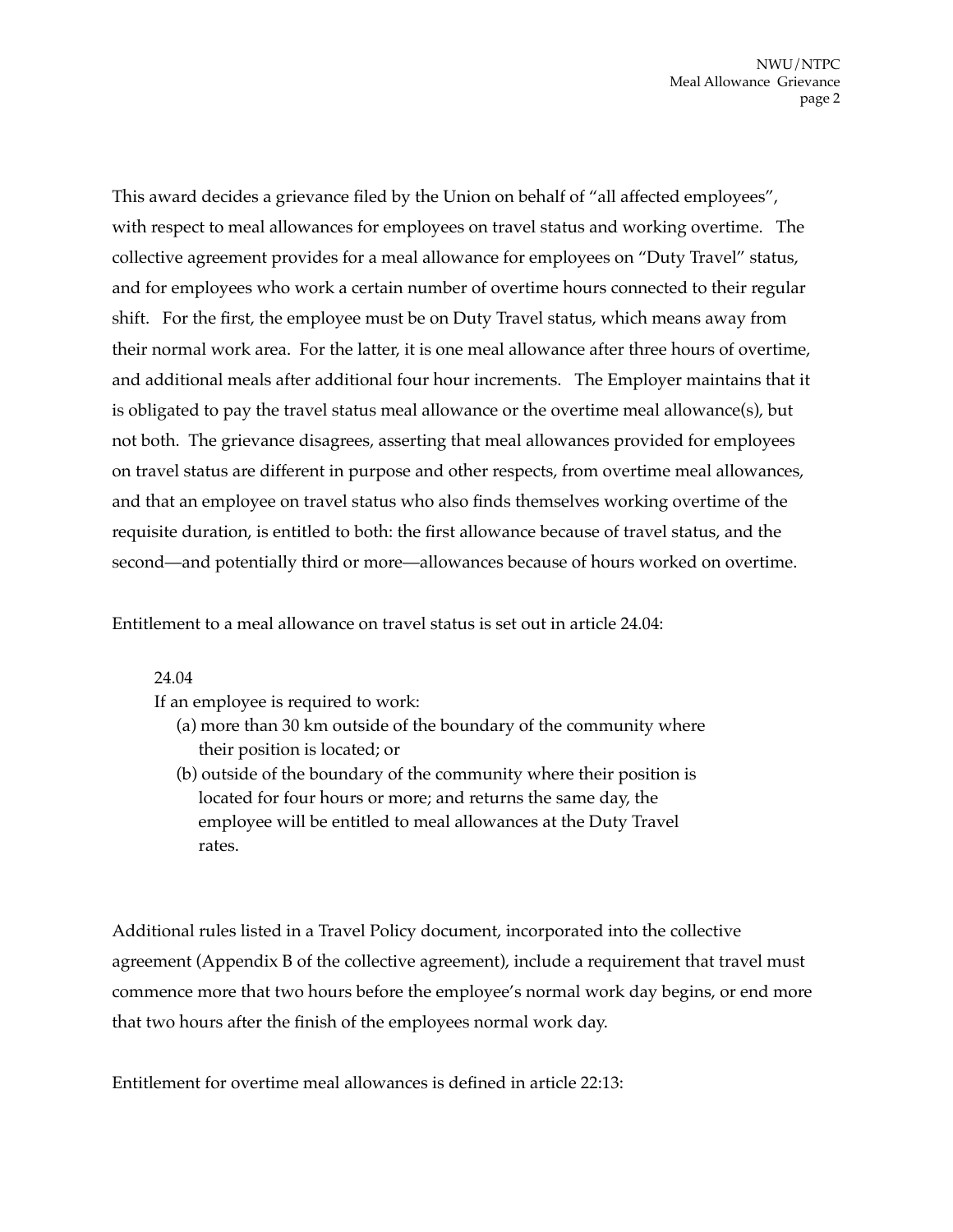## 22.13

An employee who works three (3) or more hours of overtime immediately before or following his/her scheduled hours of work shall receive a meal or a meal allowance equivalent to the Duty Travel Dinner Meal rate. An employee who works three (3) hours of overtime in excess of eight (8) hours of work on his/her day of rest shall receive a meal or meal allowance equivalent to the Duty Travel Dinner Meal rate. In addition, an employee shall receive an additional dinner meal or dinner meal allowance for every four (4) additional hours of overtime worked. Where possible the Employer shall have these meals transported to the worksite, and shall pay the transportation cost. Reasonable time with pay shall be allowed for the employee to take a meal break at or adjacent to his/her place of work. An employee who receives meals or meal allowances under this Article shall not be entitled to the equivalent meals or meal allowances under the Duty Travel Policy.

The contentious part of art. 22:13 is the last sentence: "an employee who receives meals or meal allowances under this Article shall not be entitled to the equivalent meals or meal allowances under the Duty Travel Policy."

It is common ground that if the Employer supplies a meal in the overtime scenario, no meal allowance is owed.

The Union's letter filing the grievance reads:

The employer is in violation of article 22.13 by denying overtime meal allowances the employee has qualified for while on duty travel. For example, if an employee works three hours in conjunction with a regularly scheduled shift they are entitled to an OT meal allowance, and if an additional four hours are worked they are entitled to a second OT meal allowance. An employee who works this type of overtime while on duty travel is having its OT meal allowances denied by the employer if the employee claims the per diem meal allowance they are also entitled to.

The Union contends that an overtime meal allowance, as outlined in article 22.13 is not a meal equivalent to the meals paid as per diems while on duty travel.

The Employer's reply reads: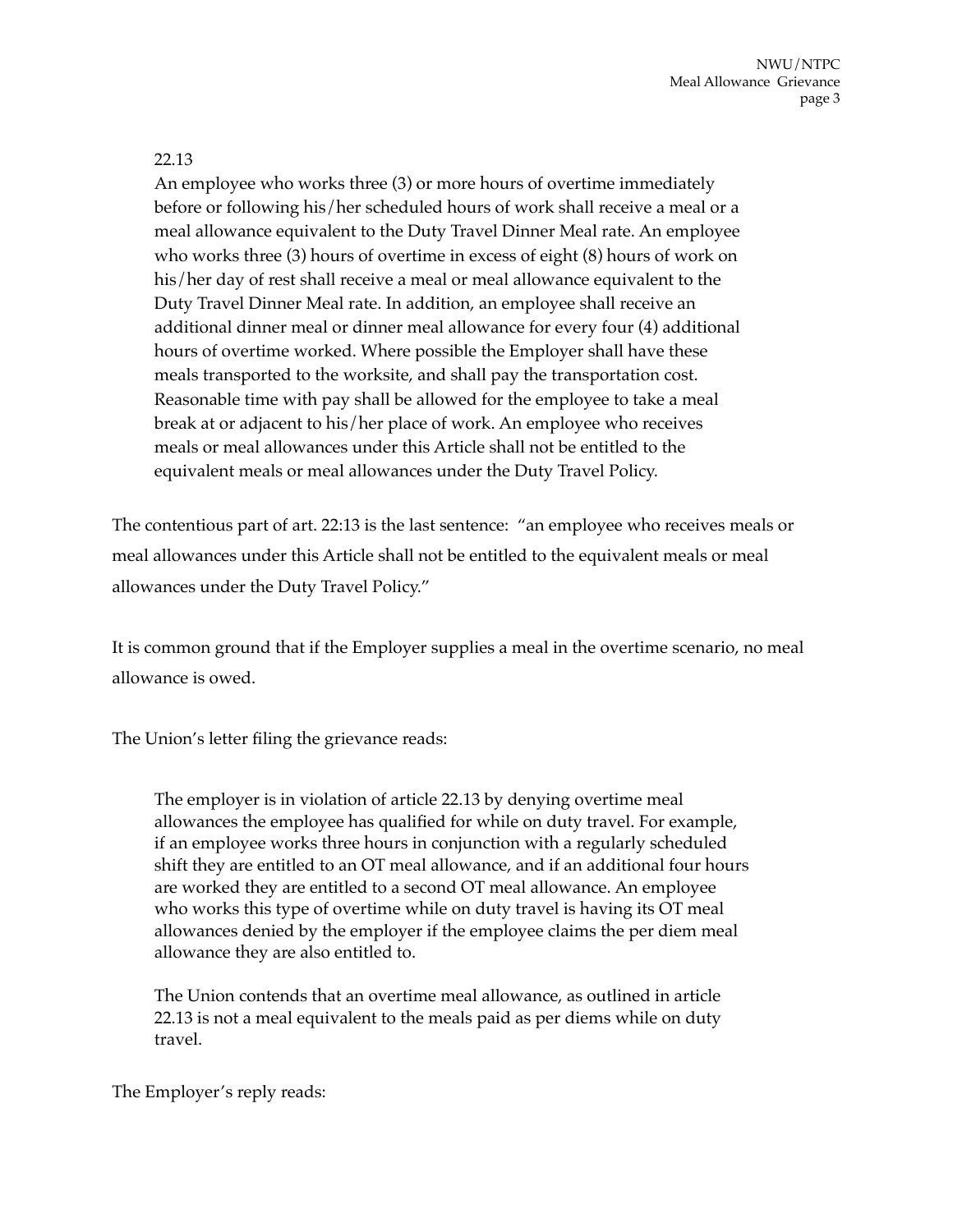We interpret 22.13 to mean that an employee who receives a meal(s) or a meal allowance(s) under this Article shall not be entitled to meals or meal allowances under the Duty Travel Policy.

This means that if an employee claims per diems for duty travel they cannot claim overtime meal allowances. Conversely, if an employee claims overtime meal allowances they cannot claim per diems for duty travel. It is the employees right to choose which benefit they choose to select, but they may only choose one, not both.

Ms. Anne Marie Thistle, Director of Membership Services for the Union, testified that the language in art. 22.13 has existed since around 2001, but in her ten years with the Union she was unaware of the Employer's practice of only paying one meal allowance but not both, until it was brought to the Union's attention by a member in November 2019, at which time it was taken up with the Employer, leading to the current grievance being filed. Referring to the language in art. 22:13, she said that the Union does not see the two categories of meal allowance as "equivalent", in particular since they have different purposes and are triggered by different circumstances, the purpose of one to compensate the person for being away from their home, and the other as an incentive to work overtime.

Ms. Penny Pokiak, currently a Labour Relations Specialist and previously an Accounts Payable and Payroll Specialist with the Employer, testified that art. 22.13 was "introduced" in 1999, and that since that time, the Employer has never paid both a travel status per diem meal allowance and overtime meal allowances to the same employee on the same work day, to the extent that if an employee receives per diem meal allowance under the Duty Travel provision they cannot claim any overtime meal allowances even if they work the requisite amount of overtime. She said that the two categories (my word) are in fact administered quite differently. The travel status meal is recorded as an expense claim and treated as expense recovery, whether a meal was purchased or not. It is not taxable as income, and is administered by Accounts Payable. Overtime meal allowances, on the other hand, are recorded by employees on their time sheets, treated as taxable income and administered by the Payroll Department. But given those differences, employees on travel status who work the requisite hours of overtime, are given the choice of being compensated with an overtime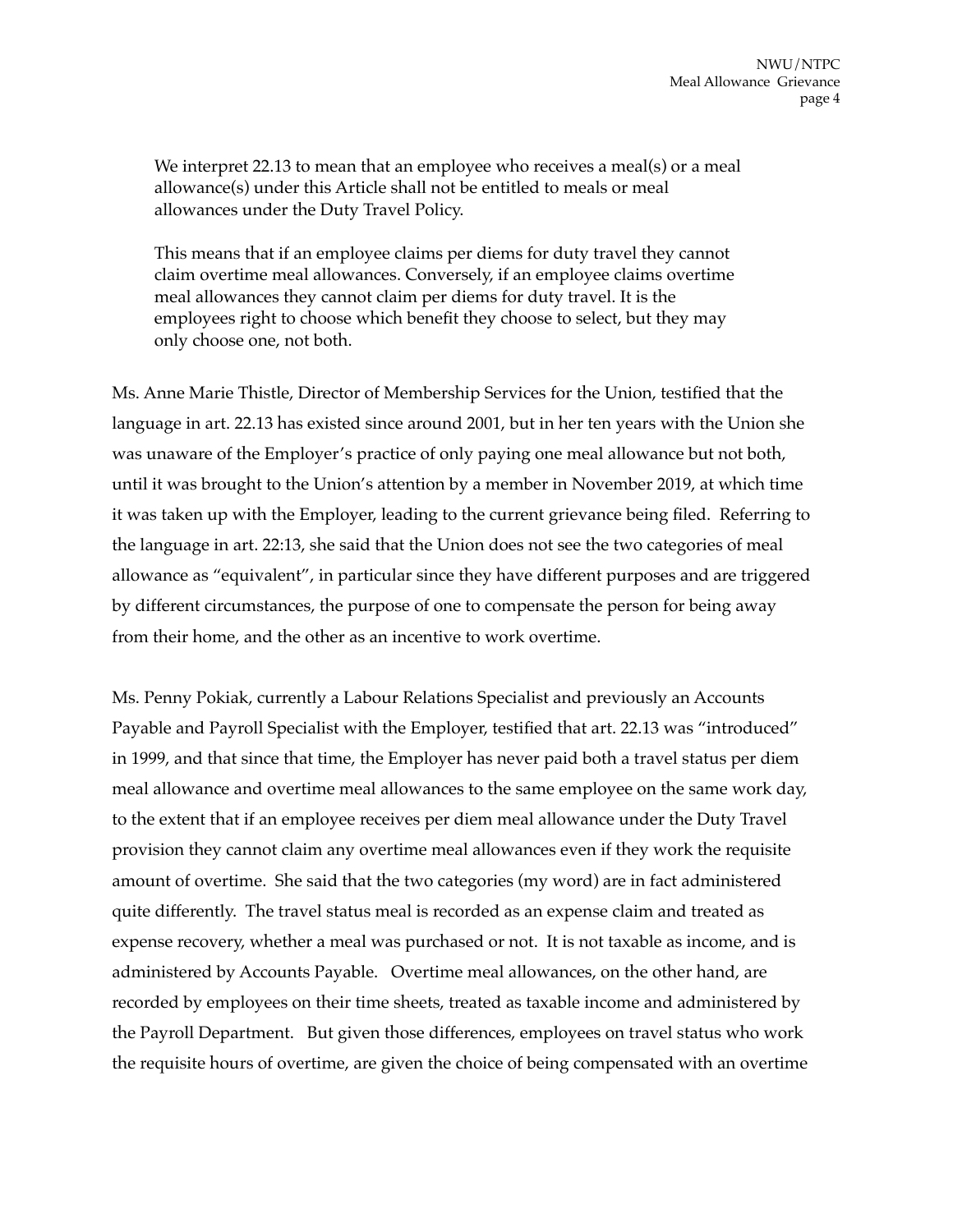meal allowance or a travel status meal allowance, and can claim the greater of the two allowances applicable on a given day.

According to clause 1.3 of the Travel Policy, an employee in Duty Travel status cannot claim a meal allowance where an actual meal has been supplied.

#### *Union Submission:*

The Union's argument is centred on the word "equivalent", appearing in the last sentence of art. 22.13. They maintain that the two allowances are categorically different in that one is an expense recovery, where the expense comes from having to eat a meal away from home; whereas the the second, the overtime meal allowance, is, they say, an enticement and reward for working beyond regular hours, that difference exemplified by the different treatment afforded to each allowance, one representing a non-taxable expense, the other an addition to taxable income.

Reliance is placed on the conclusions of the arbitrators in U*nited Food and Commercial Workers Canada Union, Local No. 401 v. Richardson Oilseed Ltd.* (Meal Allowances Grievance), [2012] A.G.A.A. No. 20 | 219 L.A.C. (4th) 433 | 111 C.L.A.S. 31, and *Retail Wholesale Canada, CAW Division, Local 462 v. Parmalat Dairy and Bakery Inc.* (Meal Allowance Grievance), [2008] O.L.A.A. No. 402 | 94 C.L.A.S. 116, as supporting a purposive approach to contract interpretation when meal allowances are at stake, the second case, *Parmalat*, standing for the proposition that an overtime meal allowance is an extra meal, not a replacement meal. At para 12:

…The purpose of the benefit is to allow employees to buy some extra food, or cover the cost of bringing an extra meal from home to sustain them over the added work hours. Unless the language of the collective agreement requires, I should resist an interpretation that provides a benefit to some, but not to others, based solely on when the employer schedules the overtime hours. Otherwise, I risk interpreting the collective agreement in a way that is not purposive by making a distinction that is not rationally related to the reason for the benefit.

And from *Richardson Oilseed Ltd*. the concept that an overtime meal allowance functions as an incentive to accept overtime work. At para 19: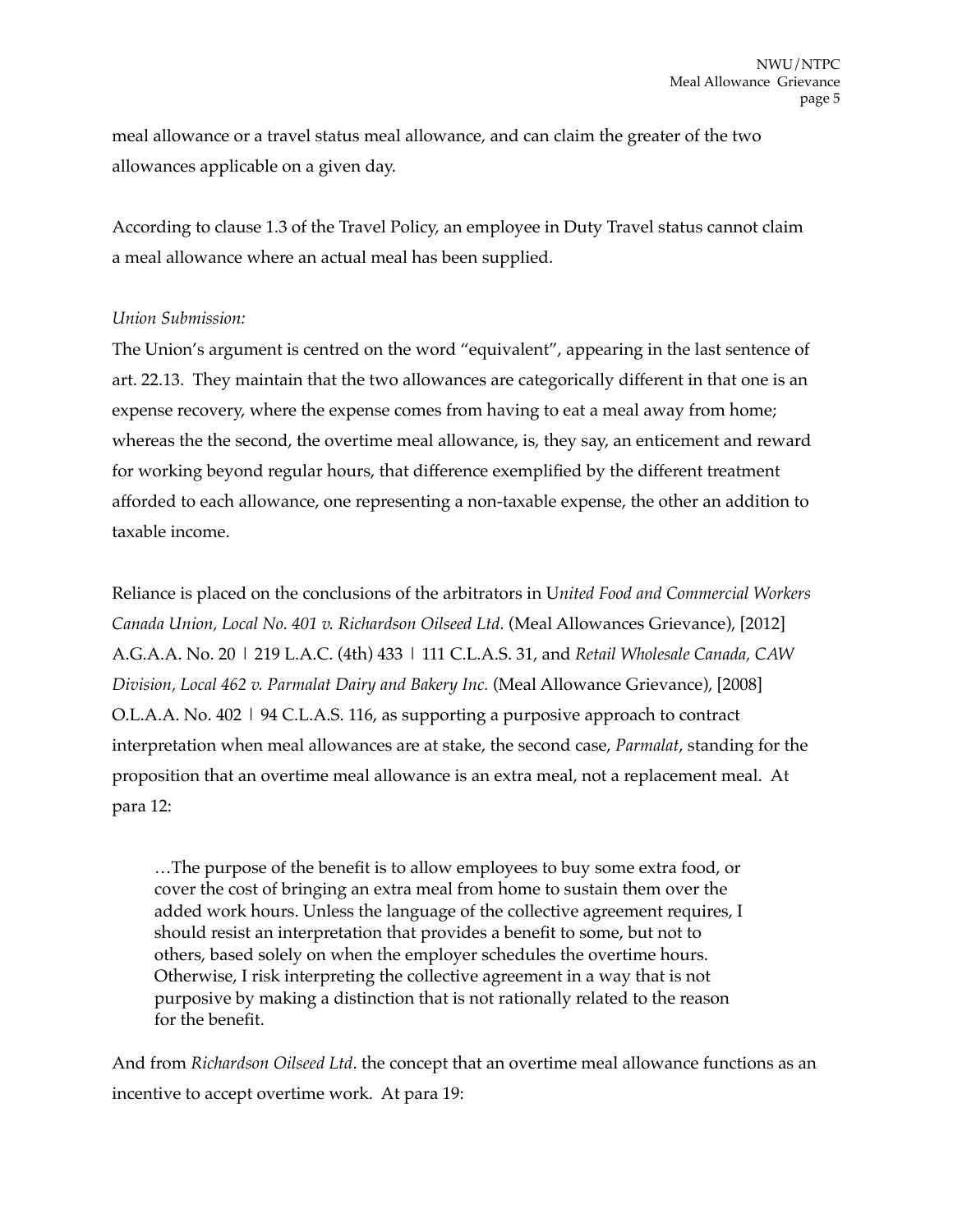…A slightly broader version of this purpose, not dependent on the assumption that the employee will actually eat a meal in substitution for the foregone home meal, is stated as "to compensate a person [working unscheduled overtime] because he was not able to take steps himself to make arrangements for his own refreshment": *Chevron Canada Resources (*1989) 13 C.L.A.S. 48 (Alta., Jones). Other cases recognize a purpose broader yet, in that the meal allowance functions as an incentive to accept overtime work, particularly under agreements where overtime is voluntary and the overtime assignment would not attract daily overtime: *Sofina Foods Inc. (2010), [2010] O.L.A.A. No. 444, 103 C.L.A.S. 283*

*British Columbia Hydro and Power Authority v. International Brotherhood of Electrical Workers, Local 258* (Albright Grievance), [1984] B.C.C.A.A.A. No. 334, is referenced for the distinction made by the arbitrator in that case, between meals or a meal allowance provided to employees on travel status to compensate them for missed meals at home, and meals or a meal allowance provided to employees working overtime, where the main concern identified in that case was to ensure that employees working overtime be fed, or a penalty paid in lieu.

#### *Employer's Submission:*

The Employer maintains that the wording in art. 22.23 is unambiguous and clearly establishes that an employee on Duty Travel status cannot claim a travel meal plus meals pursuant to art. 22:13; and signifies that the parties specifically contemplated this kind of scenario when they included the final sentence of art. 22.13, expressively forbidding pyramiding of meal compensation.

It is further submitted that that interpretation is supported by over twenty years of consistent past practice which in turn is consistent with the proposition that both the travel and overtime meal allowances have the purpose of compensating the employee for not being able to eat a meal at their home. *Sudbury Neutrino Observatory Institute and USW, Local 2020* (Baudoin), [2017] CarswellOnt 4320, 131 C.L.A.S. 22, 275 L.A.C. (4th) 442, and *Selkirk College v. B.C.G.E.U.*, [2002] B.C.C.A.A.A. No. 150, 106 L.A.C. (4th) 289, are referenced as appropriate applications of the principles of contract interpretation and the overriding "fundamental object in construing such terms is to discover the intention of the parties who have agreed to it." (*Selkirk College,* paras 44, 45, 46). From Brown & Beatty. *Canadian Labour Arbitration*, cited in Selkirk College at paras. 44 and 46: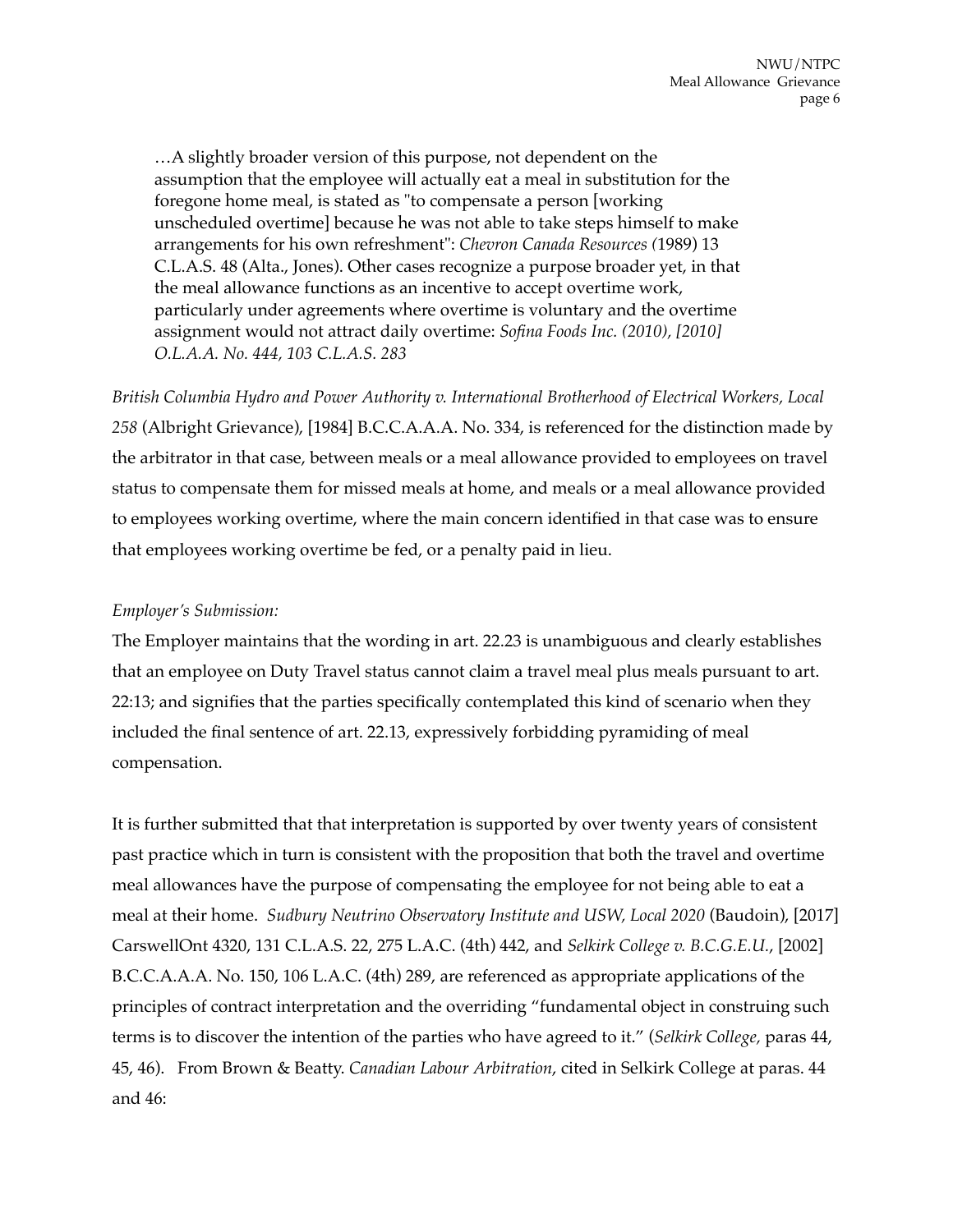44…When faced with the choice between two linguistically permissible interpretations, however, arbitrators have been guided by the reasonableness of each possible interpretation, administrative feasibility, and which interpretation would give rise to anomalies.

46 At page 4-38 Messrs. Brown and Beatty observed that;

In searching for the party's intention with respect to a particular provision in the agreement, arbitrators have generally assumed that the language before them should be viewed in its normal or ordinary sense unless that would lead to some absurdity or inconsistency with the rest of the collective agreement unless the context reveals that the words were used in some other sense.

And from *News Publishing Co. and C.E.P., Local 226*, [2017] CarswellOnt 4320, 131 C.L.A.S. 22, 275 L.A.C. (4th) 442, at para 10:

At times, collective bargaining will result in language giving rise to different conclusions. As a general rule, founded on principles of common sense, an arbitrator must strive to interpret the parties bargain in an internally consistent manner that does not invite contradiction, and gives effect to all of its terms. Further, as a general proposition, the more reasonable of two competing interpretations should be accepted…

I take from counsel's reference to those cases, that in the current matter, the Employer's is the more reasonable interpretation, avoids anomalies, and gives the words chosen by the parties their normal and ordinary meanings.

Notwithstanding the above arguments, directed at the assertion that travel status meal per diems and overtime meal allowances are equivalent, the Employer argues in the alternative, that even if I find that that the two meal allowances are not equivalent in concept, to pay both would amount to pyramiding. *Calgary Regional Health Authority v. U.N.A., Local 115*, [2001] CarswellAlta 1939, 100 L.A.C. (4th) 1, 65 C.L.A.S. 352, and *Brink's Canada Ltd. v. Teamsters, Local 213*, [2010] C.L.A.D. No. 253, [2011] B.C.W.L.D. 3129, are relied on as authority for the principle that there is a rebuttable presumption against pyramiding. And from *R.W.D.S.U., Local 440 v. Ault Milk Products Ltd.* 1962 CarswellOnt 257, [1962] O.L.A.A. No. 2, 12 L.A.C. 279, at para. 14: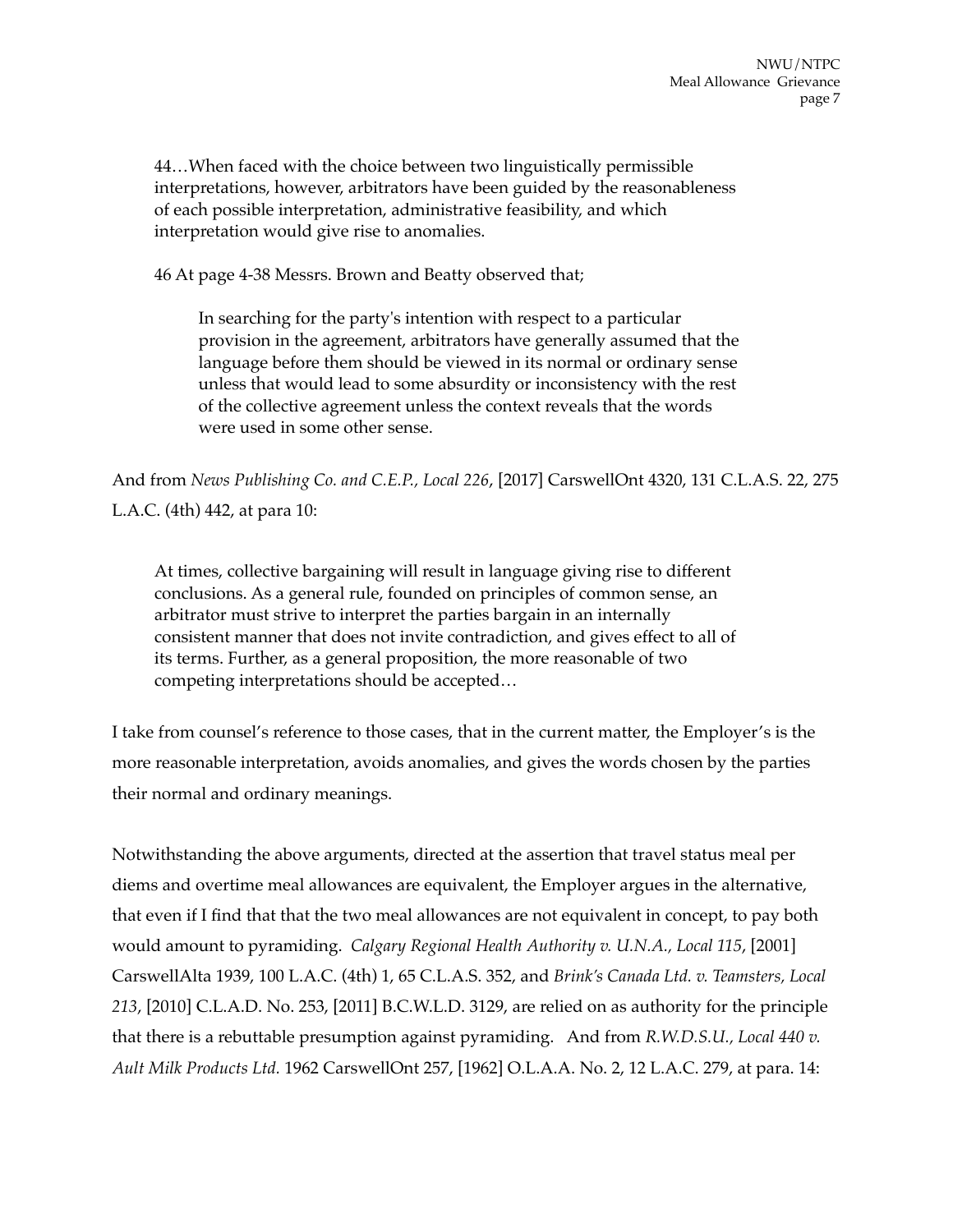If a contract is open to two interpretations and one interpretation involves the pyramiding of overtime and the other interpretation does not involve pyramiding of overtime, the board of arbitration, in the absence of specific wording in the contract should accept the interpretation which does not provide for the additional penalty payments by reason of pyramiding overtime.

Counsel also referred to *Inland Aggregates Ltd. v. I.U.O.E., Local 955*, [2002] A.G.A.A. No. 16, 106 L.A.C. (4th) 62, 68 C.L.A.S. 183 in which lead hand premiums were found to be properly added to basic pay for purposes of overtime calculation, but not shift differentials, given an identified overlapping purpose between overtime and shift differentials, but not with lead hand premiums. In the Employer's submission the circumstances in the current matter more closely resemble the shift premium/overtime rate combination, in that the provision of a meal in the instance of travel or overtime connected to a regular shift, represents an overlapping purpose in compensating for missing a meal at the employee's home.

#### *Analysis and Decision:*

In my view, this case can be decided based on a plain reading of the contract language agreed by the parties. On its face, art. 22.13 serves to establish a scheme whereby an employee who works three hours of overtime connected to their regular shift, "shall receive" a meal or meal allowance; with an additional overtime meal allowances coming with each additional four hours of connected overtime. The language is mandatory—"shall receive"—and goes on to provide that an employee who qualifies for an overtime meal allowance will not be entitled to an equivalent meal allowance under the Duty Travel Policy, notwithstanding that they may be on travel status at the time. It pointedly does not say that an employee who qualifies for both types of allowance, will not be entitled to the overtime meal allowance. I will return to that point.

With an eye to the analyses in the case law tabled by the parties, particularly the cases which address pyramiding and issues of equivalence, I agree with the Employer to the extent that I find the first overtime meal allowance paid pursuant to art. 22.13 to be equivalent to the meal allowance paid on the basis of the employee being on Duty Travel status. I base that finding on the contract language and an application of the principles normally applied when pyramiding is an issue, in particular that the provision of a meal in the instance of travel or overtime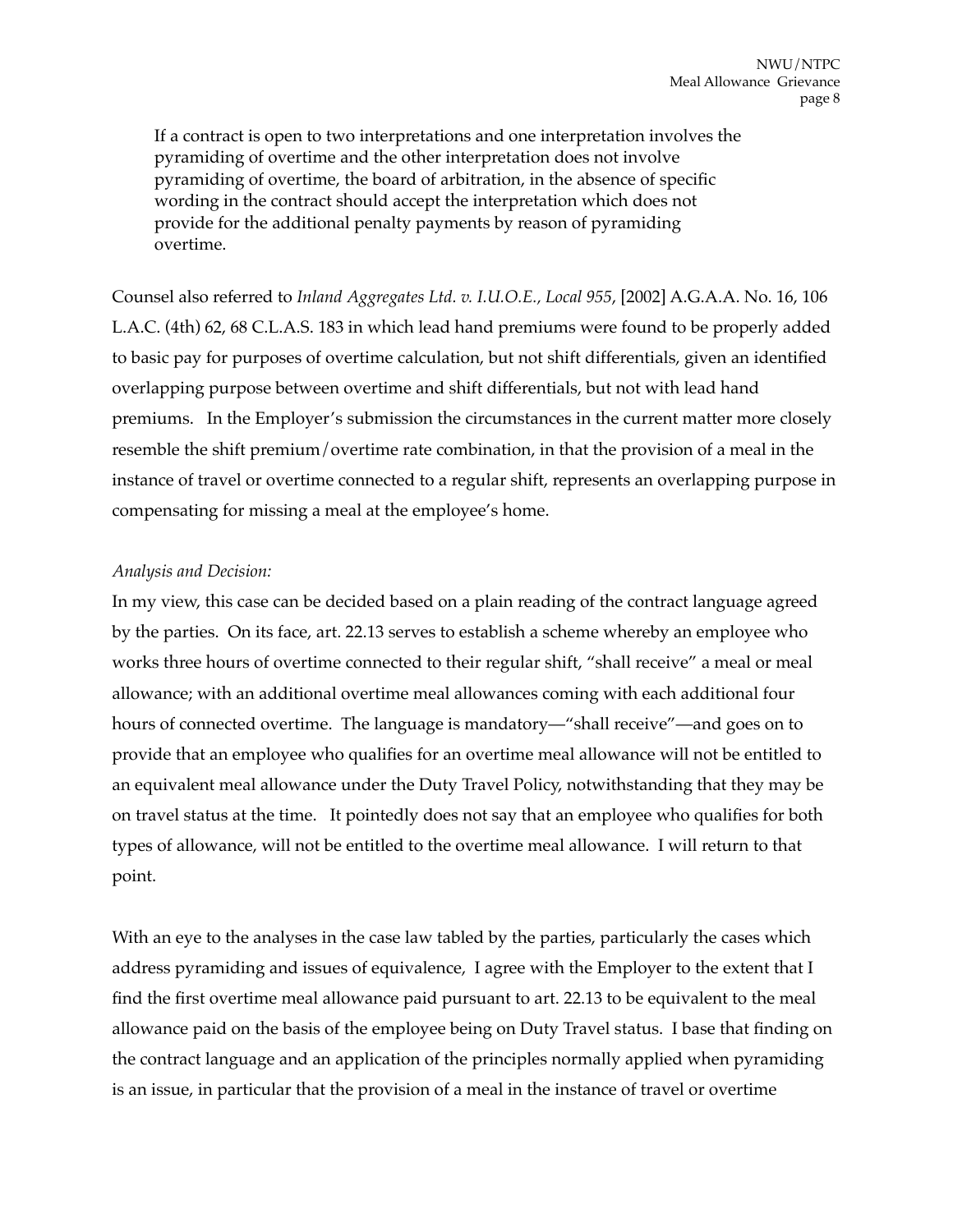connected to a regular shift, represents an overlapping purpose in compensating for missing a meal at the employee's home.

With respect to the contract language, in my view, a straightforward and plain reading of the clause, giving the words their normal and ordinary meaning (*Brown and Beatty*, topic 4:2110 cited in *Selkirk College, supra*, para 46), indicates that the parties contemplated and acknowledged an equivalence between a meal provided as an overtime meal allowance, and a meal or meal allowances provided under the Duty Travel Policy, and agreed that in that instance, only the first would be provided. The precise words are important and bear repeating: "an employee who receives meals or meal allowances under this Article *shall not be entitled to the equivalent meals or meal allowances under the Duty Travel Policy*." The inclusion of the reference to a meal paid under the Duty Travel Policy, establishes an equivalence and an express intent that an employee in that situation would not get both. To decide otherwise would render redundant the reference in the article to an equivalence to meals pursuant to the Duty Travel Policy, a result inconsistent with principles of contract interpretation which seek to avoid redundancy.

With respect to what is required in a pyramiding analysis, it may be, as the Union asserts, and as accepted in *Richardson Oilseed Ltd., supra*, that an overtime meal allowance is at least partially connected to the purpose of incentivizing overtime; but both categories of allowance nonetheless share a major purpose of providing a meal or meal allowance as a result of the employee not being able to enjoy a meal at home. A home meal replacement purpose behind overtime allowances was acknowledged in both *Parmalat, supra*, and in *Richardson Oilseed Ltd.*  along side an overtime enticement aspect; *Richardson Oilseed Ltd*., paras 19 and 20:

19*…*that is, to compensate employees for the lost opportunity to eat a meal at home, by either allowing employees to buy extra food or to cover the cost of bringing an extra packed meal from home: *Parmalat Dairy and Bakery Inc.* (2008), 94 C.L.A.S. 116 (Ont., Cummings)…Other cases recognize a purpose broader yet, in that the meal allowance functions as an incentive to accept overtime work, particularly under agreements where overtime is voluntary and the overtime assignment would not attract daily overtime: *Sofina Foods Inc*. (2010), [2010] O.L.A.A. No. 444, 103 C.L.A.S. 283 (Ont., Davie).

20 I consider that all of these purposes apply to the meal allowance provisions of this Agreement. Overtime is for the most part voluntary at this plant. It serves management's purposes to be able to rely upon workers already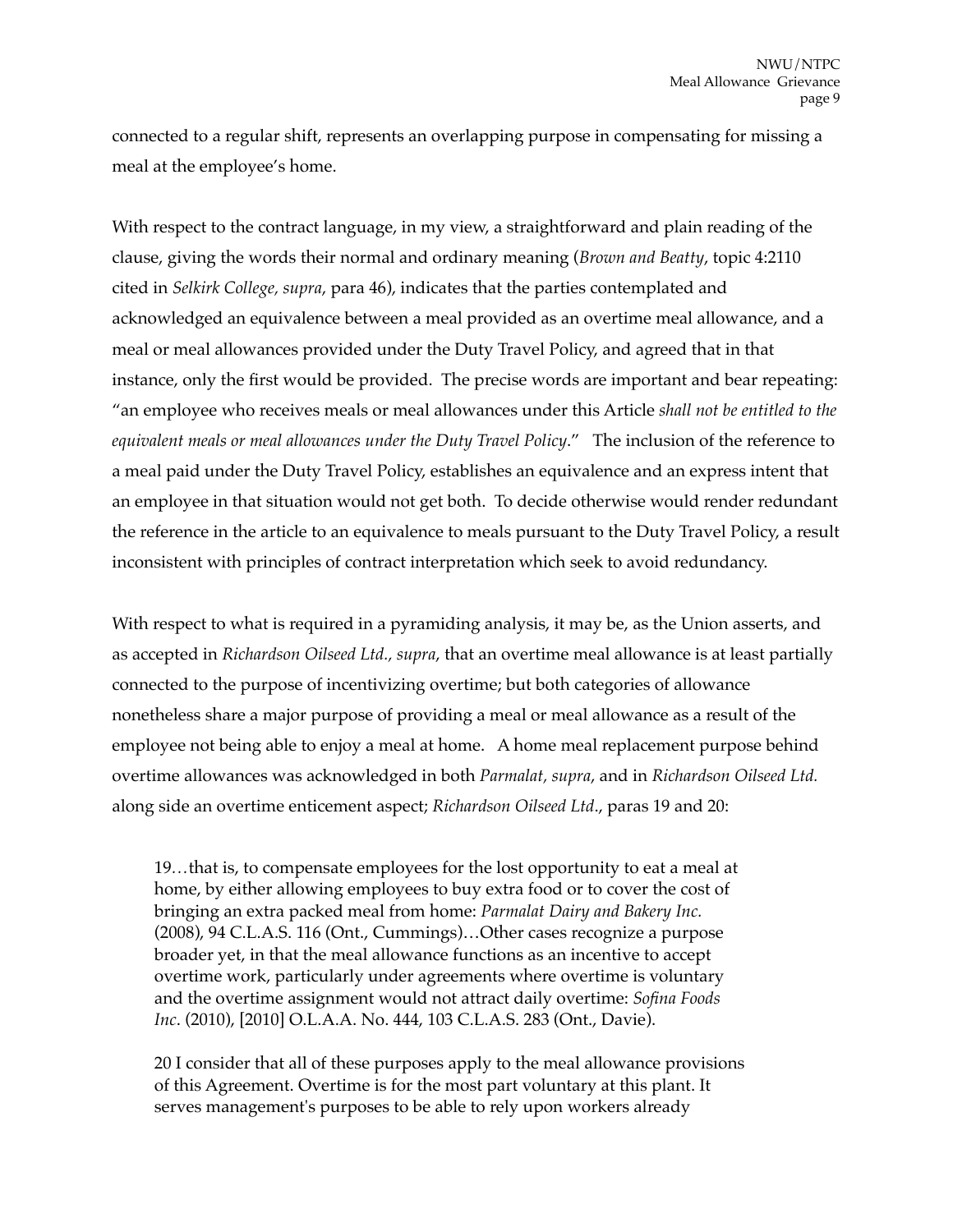present to stay past normal shift end to perform the necessary work. The meal allowance is a small but perceptible "sweetener" that assists to entice workers to stay more than two hours doing overtime work…

Pyramiding was not an issue in either case, so neither provides assistance in determining what ought to occur when both purposes are acknowledged, in the context of different contract provisions providing for a meal, at the same time. *B.C. Hydro, supra*, however, does address pyramiding, and is closer to the circumstances in the current matter. The fact pattern in that case is somewhat convoluted, but at its core, as with the case before me, the union asserted that the purpose of a meal allowance provided as part of a room and board allowance, had a different purpose than an overtime meal allowance. Without disagreeing with that conclusion Arbitrator Thompson nonetheless denied the grievance, concluding, at para 38:

Since the purpose of both Article  $15(g)(i)$  and  $21(h)$  is to provide employees with adequate and normal nourishment, then to require Hydro both to provide a meal and a missed meal allowance for the same period would constitute pyramiding…

I find that that is the kind of equivalency and avoidance of pyramiding contemplated in the language of art. 22.13—to avoid duplicate meals. That equivalence is perhaps most strikingly evident if one considers the provisions that allow the Employer to provide a meal instead of a meal allowance. It would be nonsensical for an employee on travel status and working the requisite overtime, to be supplied with two actual meals at the same time.

The jurisprudence is clear and consistent, that pyramiding is to be avoided unless there is clear language permitting what amounts to a double payment, see *Ault Milk Products Ltd., supra.* Or, despite the appearance of pyramiding, there are in fact distinct and demonstrative differences in purpose between the two benefits or premiums such as existed in the fact pattern in *Inland Aggregates Ltd., supra,* such that the provision of both benefits at the same time does not constitute pyramiding. I see no such difference(s) in the case before me, where the main purpose for the first overtime meal and the travel status meal is, as above, providing a meal or meal allowance as a result of the employee not being able to enjoy a meal at home.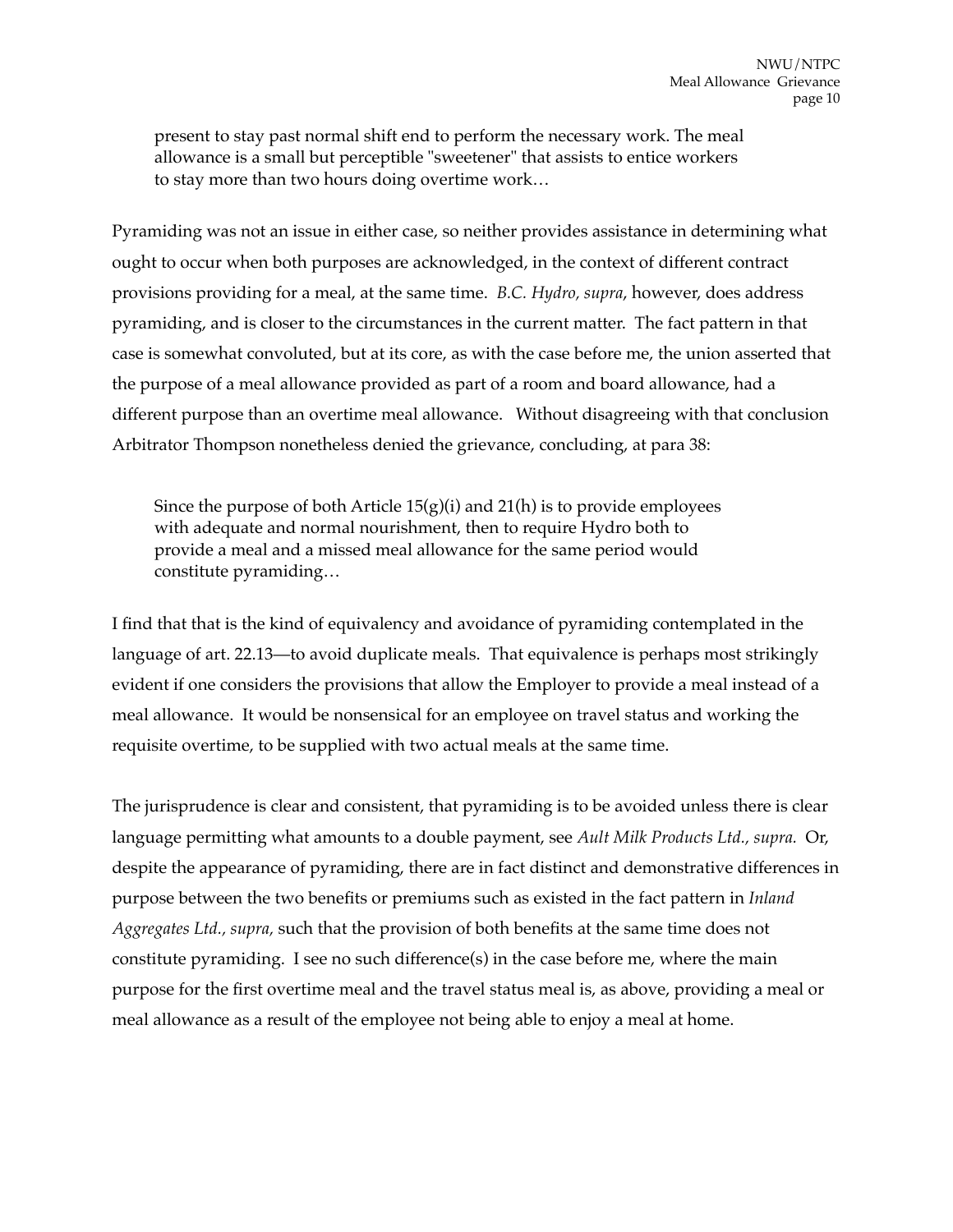Additional overtime meal allowances beyond the first one due at three hours, however, I find are categorically different. Where an employee qualifies for additional overtime meal allowances by working the additional requisite hours, the sentence "an employee who receives meals or meal allowances under this Article shall not be entitled to the equivalent meals or meal allowances under the Duty Travel Policy", is inapplicable on its face since there is no meal or meal allowance under the Duty Travel Policy corresponding to, or equivalent to, additional overtime meal allowances beyond the first one due after three hours. With respect to a pyramiding analysis, those additional overtime meals appear to be associated with providing sustenance on the job rather than compensation for a missed meal at home, the latter covered by the first overtime meal allowance.

In the result, I find that the language requires that an employee on Duty Travel status is entitled to overtime meals or meal allowances, providing that they work the required number of overtime hours, but not an additional Duty Travel meal which would, in effect, replicate the first overtime meal allowance.

How that is addressed I refer back to the parties. The evidence is that the Employer has, for many years, applied a process whereby an employee on Duty Travel status, who otherwise qualifies for an overtime meal allowance or allowances if they work the requisite hours beyond their regular shift, is given the choice of claiming the single travel meal allowance, or however many overtime meal allowances may otherwise accrue on that day. But when choosing the travel status option they have been required to forfeit any overtime meal allowances for the day, even if they work the additional hours of overtime and otherwise qualify for multiple overtime meal allowances. Presumably, the benefit from choosing a travel status meal is its tax free financial advantage when only one taxable overtime meal allowance is the alternative, and there are likely administrative efficiencies for the Employer. But in my respectful view, that choice is contrary to the words of art. 22.13, which by my reading, serves to automatically override a Duty Travel meal allowance with the overtime meal allowance or allowances, not *vica versa*. In any case, only one Duty Travel/overtime meal allowance represents duplication and pyramiding. There is no duplication and pyramiding with the additional meal allowances that come with additional four hour increments of overtime.